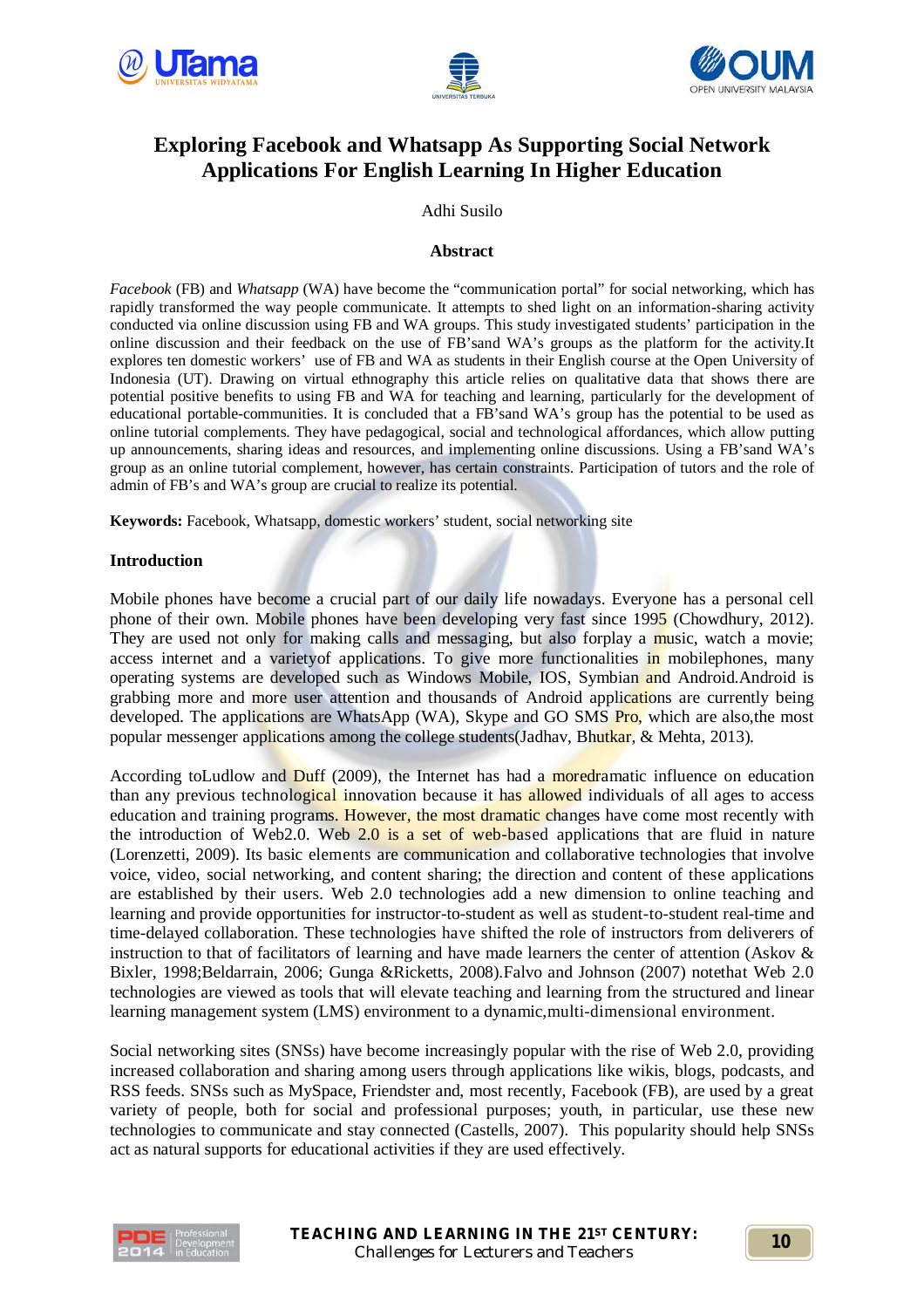





The study focused on use of the FB as a social networking site and Whatsapp for distance education at an Indonesian distance university, the Open University of Indonesia (Universitas Terbuka or UT). It investigated students' participation in online discussions and their feedback on the use of FBand Whatsapp groups as the platform for the activity. Its subjects were Indonesian domestic workers living and working overseas, individuals that can benefit significantly from education but are challenging to engage and sustain in their learning efforts. The overall purpose of the study was to add to our understanding of the potential and challenges of educational applications that involve FB and Whatsapp-supported information sharing.

## **Background**

# **Distance Education at Universitas Terbuka**

UTis astate university for Indonesia dedicated to open and distance learning. UT provides online tutorials as an alternative to face-to-face tutorials, particularly for students who have access to the Internet; the tutorials motivate students to be self-directed and independent learners. Online tutorials facilitate two-way asynchronous communication and offer interactive human contact to distance learners (Suparman, 2007). Online tutorials at UT are mandatory for graduate students but voluntary for undergraduate students.

UT's online tutorials are delivered through a learning management system (LMS), which is a software application used to plan, implement, and assess a specific learning process (Techtarget, 2005). An LMS consists of a wide range of Internet-based pedagogical and course administration toolsintegratedwithin a single platform. WebCT, Blackboard, Desire to Learn, E-College, Moodle, and Sakai are some of the more popular LMS platforms. Typically, an LMS provides a tutor with a way to create and deliver content, monitor student participation, and assess student performance (Techtarget, 2005).

UT currently uses Moodle as its LMS. Although Moodle has the capacity for synchronous and asynchronous online discussions in chat rooms and discussion boards, students seldom use these features because of a lack of tutor presence and because of inconvenient aspects of the Moodle platform. The more that students access the platform, the slower the system becomes, which can be troublesome for students trying to take quizzes, submit assignments, or just simply access the course content. The website can also shut down on occasion, blocking students from accessing course materials. As an alternative, UT students sometimes choose to use FB as a communication channel to support learning in online tutorials.

UT is a distance educationalservice providerwithinthe Indonesian distance education system and relies heavily ona solidsynergywith various parties, includingthecountry's Foreign Ministry. This cooperationhasan important strategic rolein providingaccess tohigher educationfor allIndonesian citizens, includingthose who liveabroad.OnFebruary 7, 2012, UT signeda Memorandum of Understanding (MOU) with theMinistry of ForeignAffairsto provide education for Indonesian domestic workers who work overseas. This effort is also intended to empowerIndonesian citizensabroad,especiallyIndonesian workers. As a result of this MOU, UT is developing mechanisms including online tutorials to help overseas Indonesian workers succeed in their studies.

This study focused on the FB social networking site at UT, with particular reference to possible applications for teaching and learning at a distance for UT students who work as domestic workers in Hong Kong. The students take bachelor degree in English Translation study program. They need the degree to upgrade their skill particularly for speaking with their supervisors.

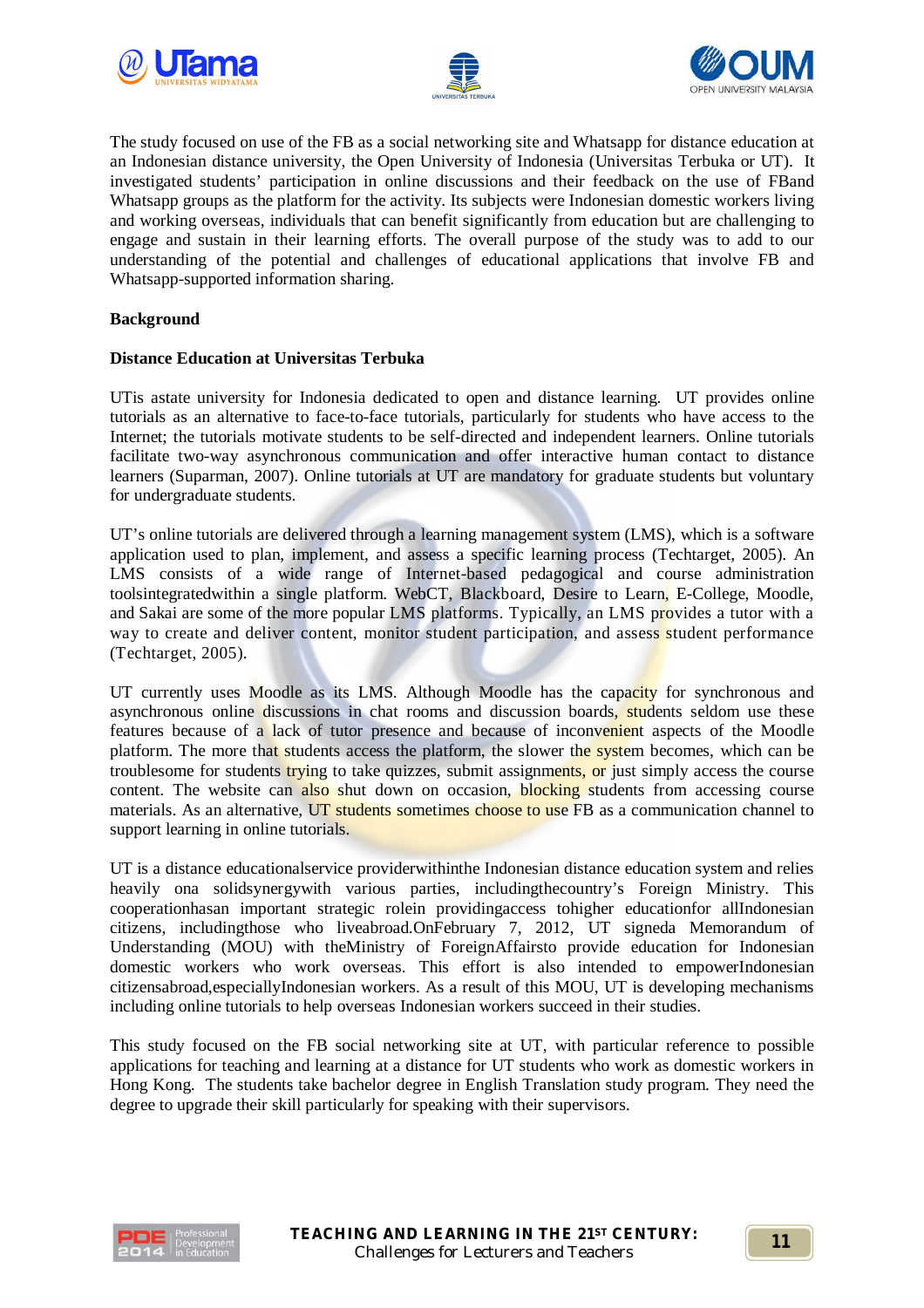





# **Online Tutorials at UT**

UT first provided online tutorials in 1999 using an electronic mailing list. By the end of 2002, the electronic mailing list system was replaced by the more efficient and comprehensive Manhattan Virtual Classroom (MVC) software. In September 2002, an electronic tutorial system using the MVC application software was implemented with the new title of "online tutorial." In 2004, this MVC-based online tutorial system was replaced with an LMSbased on the free open source Moodle software. In this new online tutorial system, the students can be served individually, and they can also access other learning services, such as a dry lab, an academic calendar and independent learning materials.Tutors can ask students to explore and elaborate what they learn by using available online learning resources. Tutors can give students assignments that require students to retrieve information through the Internet. Through exploring available learning resources via theInternet, students can achieve meaningful understanding about new knowledge. In order to make use of available learning materials, students have to manage their time, effort, and learning strategies. These activities in online tutorials make students more independent (Luschei, Dimyati, & Padmo, 2008; Noviyanti & Wahyuni, 2007).

UT and other faculty involved in online education are using discussion boards in their online tutorials to increase active student participation in group-led discussions. These discussions are generally led by students, and the instructor acts as a facilitator. Moffett, Claxton, Jordan, Mercer, and Reid (2007) noted that students who are quiet in face-to-face class meetings are most often the most expressive in online discussions. Such discussions foster a pedagogy in which instructors take a back seat and are mostly responsible for the dynamics of the discussion; the bulk of content is presented and discussed by the students. Face-to-face group meetings are being replaced by online discussions that are much more convenient for students because they eliminate the need for everyone to show up at a certain location at a specific time (Christopher, Thomas, & Tallent-Runnels, 2004). Students are able to review and participate in discussion threads at their convenience. LMS and online discussion applications are also being utilized by administrators and staff personnel in higher education institutions for communication and collaboration.

UT's students from urban areas who work overseas as domestic workers, particularly in Hong Kong, generally have the capability to master technology, since they are part of the "Net Generation." At UT, students now rely heavily on SNSs, and the tools provide a platform to connect with other students, lecturers, and administrators.

While a number of research studies on students' asynchronous interactions have utilized LMSs(e.g. Al-Busaidi & Al-Shihi, 2012; Black, Beck, Dawson, Jinks, & DiPietro, 2007; Cavus, 2007; Chang, 2008; Coates, James, & Baldwin, 2005; Georgouli, Skalkidis, & Guerreiro, 2008), this study focuses on FB as a platform for students' interaction. In addition, despite a growing number of recent studies that have been conducted on the educational use of FB(e.g. Bicen & Cavus, 2011; Hew, 2011; Jodi & Christie, 2011; Mazman & Usluel, 2010; Pempek, Yermolayeva, & Calvert, 2009; Tina, 2010; Wang, Woo, Quek, Yang, & Liu, 2012), very few, if any, have looked into ESL students' participation in an online discussion via FB groups and their perception of the use of FB groups in online tutorial complementary activities. The findings of this study, therefore, provide insights into students' participation in and perceptions of theFB group in an information-sharing task, as well their implications for language teaching and learning.

## **Indonesian Domestic Workers**

Domestic workers are the single largest employment category for women in Asia. According to Bhojwani (2000, p. 22), a domestic worker can be defined as a person who has entered into a contract with an employer to perform domestic duties for a specified period of time. The helper has migrated from her country to reside with the employer and his/her family, doing chores like cooking, cleaning, washing, ironing, shopping, running errands, driving, childcare, care of the disabled or aged, and pet care. These workers are largely not unionised, poorly paid, and lack holiday pay, sick leave, days off,

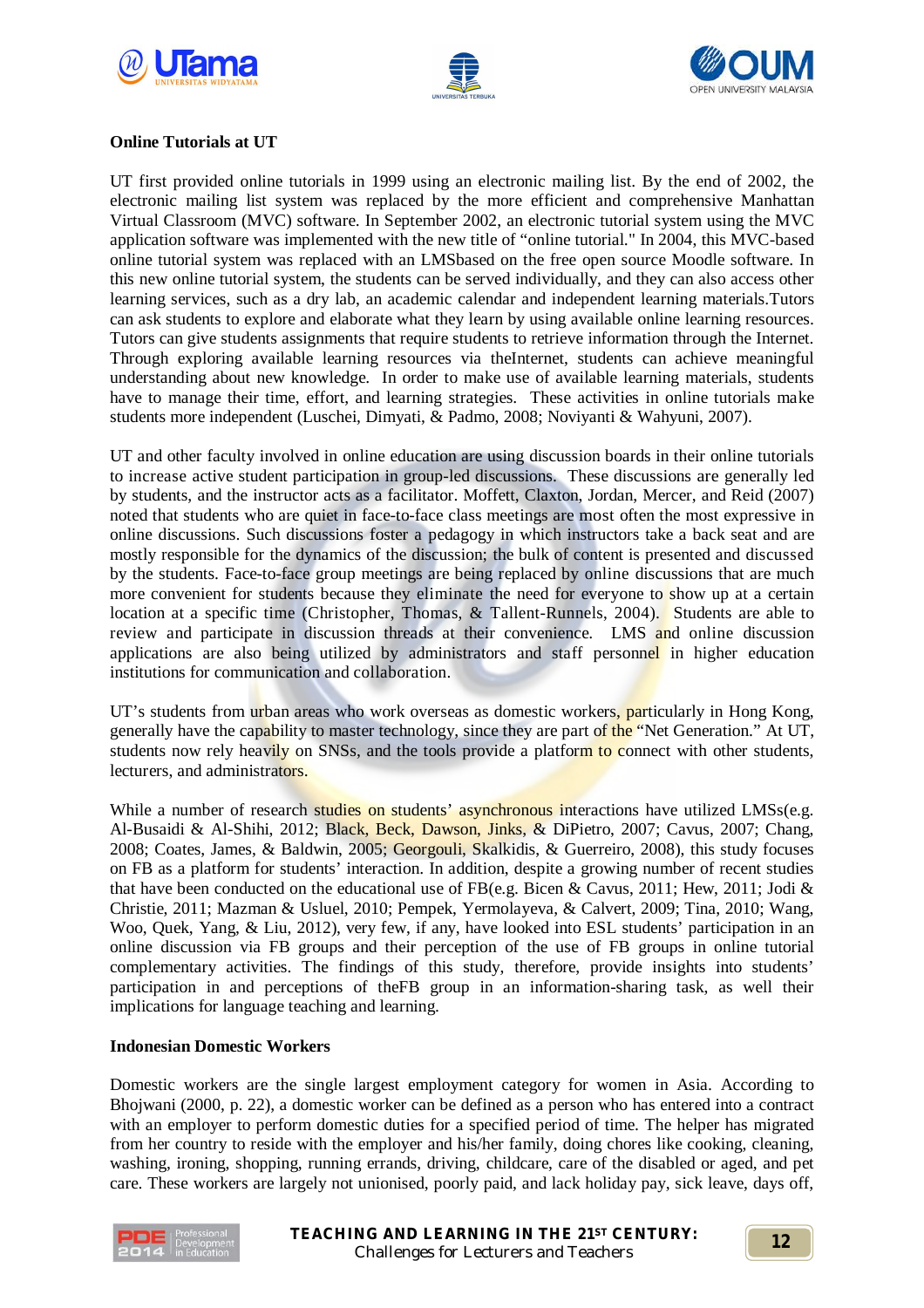





minimum hours, retirement benefits, occupational health and safety standards. Philippa (2010) reveals that domestic workers are often subjected to harassment and exploitation. The fact that their work is isolated and rarely recognised by governments as "work" has made it extremely difficult to organise domestic workers and collectively defend their labour rights, particularly in the education area. As new information communication technology (ICT) has become more accessible, organisations and unions have begun to tap into the potential of these modern forms of communication to mobilise and educate domestic workers. According to Wardoyo and Mahmud (2013), domestic workers see value and gain various benefits from using ICTs for their learning process, in their current role as a domestic worker and professional orientation. However, multiple barriers need to be overcome, including the negotiation of multiple roles as their family's breadwinner, domestic worker and student

## **Usability Evaluation of Messenger Applications for Android Phones**

According to (Jadhav et al., 2013), the usability evaluation of messenger applications onAndroid phones using Cognitive Walkthrough leads to theidentification of several important usability problems.These problems mainly include lack of provision formultiple smiley selection, no confirmation message for filetransfer, ineffective "Search" functionality and absence of legends for sent messages.The messenger applications – WhatsApp, Skype and GOSMS Pro are popular. It is imperative to continuouslyimprove the usefulness, usability, and user experience ofthese applications. In future, the awareness about identifiedusability problems should be increased and these problemsshould be resolved to improve the experience of millions ofmobile users.

## **Research Questions**

This qualitative study explored the use of FB and WA by Indonesian domestic workers who were also UT distance education students in an English translation program. In order to investigate possible FBeducational applications, the study investigated students' participation in an onlinediscussion and their feedback on the use of FB groups as the activity platform. The research questions were:

- 1. How do students use FBand WA to support their online tutorials?
- 2. How do students' social networks on FBand WA relate to the educational networks in their online tutorials?
- 3. How do students attempt to engage with tutors using FB and WA?
- 4. What potential does FB and WA hold for building learning communities in distance education?

Recent research on distance education students' use of online SNSs has been located outside Indonesia. Few studies have been conducted on the use of online SNSs in South Asia, and none in Indonesia. This study attempts to provide an exploratory account of FBand WA usage in UT but does not attempt to generalize the findings. This is a pilot study which provides important findings for future research, in particular by providing insights into domestic worker students' use of online SNSs. These may be transferable to other contexts, at least within Asia.

## **Literature Review The Net Generation**

Worley (2011) and others have stated that today's higher education faculty and administrators face a challenge with their students, many of whom are part of what is known as the Net Generation (Net Gen). "Net Generation" or "Digital Natives" develop cognitively in a manner different from previous generations as a result of their living in the digital age (Evans, 1995; Rovai, Ponton, & Baker, 2008). Prensky (1995, p. 2) defines today's students as "native speakers" of the digital language of computers, video games and the Internet.

One of thegreatest challengesfor Net Gen learning will be in the area of technology in education. As studentsbecome more technologically advanced, faculty must be technologically ready to meet student needs, but many university faculty and administrators are from earlier generations and are more

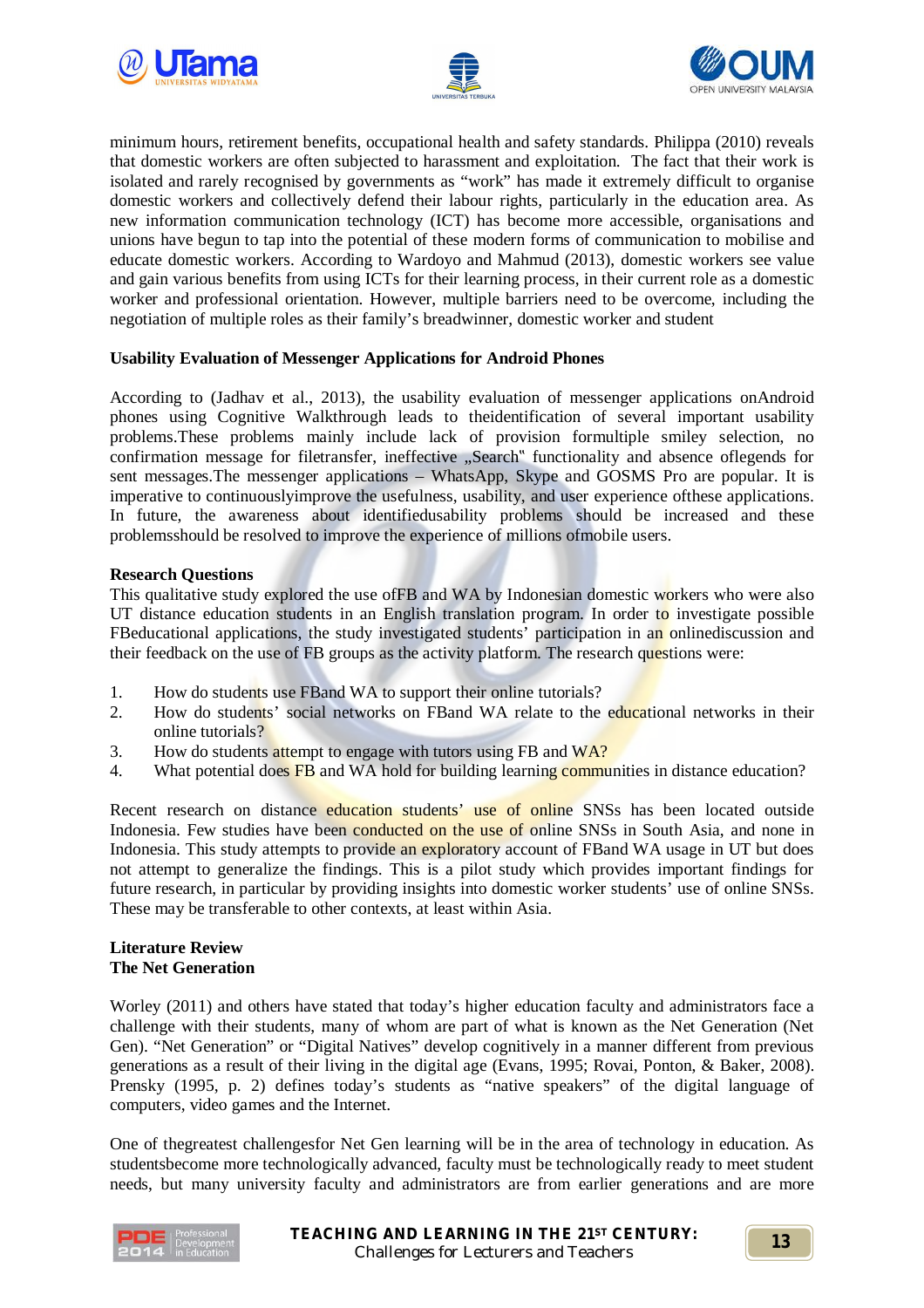





familiar with learning and teaching styles that are different from those of the Net Generation. In addition, the life experiences, expectations, and technological expertise of many faculty and the students they are to teach are significantly different. Traditional methods of instruction will no longer work in a society that has encountered "a paradigm shift from emphasizing teaching to emphasizing learning" (Wilson, 2004, p. 59). In the new learning paradigm, the mission and purposeof education is to produce learning, not to deliver instruction. The role of faculty is to design learning methodsand environments,ratherthan to be primarily lecturers.

Faculty must be aware of these differences, and must prepare to adjust their teaching philosophies and practices for a new breed of learners(Worley, 2011). According to Jeff and Zane (2008), Net Gen students possess certain key traits that translate into processes for learning in school. They prefer working collaboratively, do not respond well to the lecture, often do not communicate effectively bytraditional standards, require information individually tailored to them, and require readily available technology. Wilson (2004) recommends active learning for enhancing teaching effectiveness for Net Gen students. Using active learning strategies such as discussions, reflection activities, group projects and cooperative problem-solving can deepen students' understanding of course material and their ability to apply new ideas. Since Net Geners have a team orientation, they should benefit greatly from active learning opportunities.

## **New Tools for Distance Learning**

Beldarrain (2006) predicted that the use of new tools by online educators would foster learning environments that will produce global collaborations among students and make them lifelong learners. That is exactly what is now takingplace in the field of distance education. Faculty members are using asynchronous and synchronous collaboration tools, including text, audio and video conferencing, to help create a borderless learning environment in which students are encouraged to think critically and learn collaboratively throughglobal partnerships. Gunga and Ricketts (2008) found that use of these tools in e-learning can compete with face-to-face learning in terms of psychosocial and emotional flexibility. They added, however, that there is a need to enhance LMS audio-visual and interactive capabilities to compensate for the sensory and emotional loss. Asynchronous tools bring the online experience a step closer to being face to face. According to Palloff and Pratt (2007), recent enhancements in synchronous technology highlight the usefulness of this technology in community building and delivery of online courses. However, Newman's (2007)study indicated that there was no significant difference in online communication, online learning, or online community when a synchronous communication tool was added to an online course. Newman investigated 221 potential preservice teacher education students who enrolled in the College of Education at the University of Nevada, Reno (UNR). His study describes the effects of adding a synchronous communication tool to online courses.

## **Using mobile instant messaging to leverage learner participation and transform pedagogy**

One of the most complicated academic endeavours in transmission pedagogies is togenerate democratic participation of all students and public expression of silenced voices.While the potential of mobile phones, particularly mobile instant messaging (MIM), totrigger broadened academic participation is increasingly acknowledged in literature,integrating MIM into classrooms and out-ofthe-classroom tasks has often been confrontedwith academic resistance. Academic uncertainty about MIM is often predicatedon its perceived distractive nature and potential to trigger off-task social behaviours(Rambe & Bere, 2013). WhatsApp was adopted for an information technologycourse at a South African university with a view to heighten lecturer–student andpeer-based participation, and enhance pedagogical delivery and inclusive learning informal (lectures) and informal spaces. Rambe and Bere (2013)suggested heightened student participation,the fostering of learning communities for knowledge creation and progressiveshifts in the lecturer's mode of pedagogical delivery.However, the concomitant challengeof usingMIMincludedmature adults' resentment of the merging of academic and

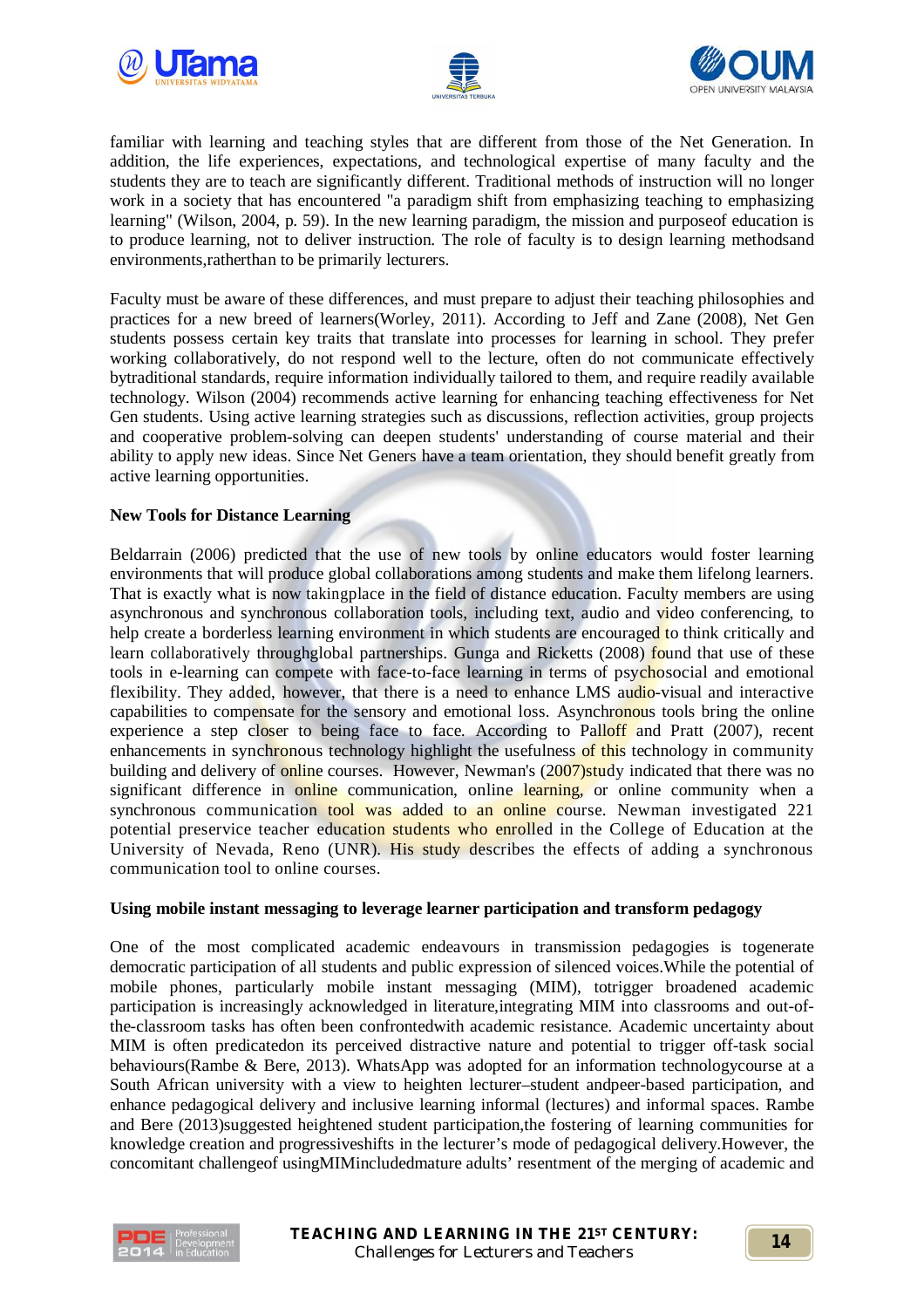





familylife occasioned by WhatsApp consultations after hours. Students also expressed ambivalenceabout MIM's wide-scale roll-out in different academic programmes.

## **Social Networking and FB**

Boyd and Ellison (2007, p. 2) define social networks as "web-based services that allow individuals to: (1) construct a public or semi-public profile within a bounded system, (2) articulate a list of other users with whom they share a connection, and (3) view and traverse their list of connections and those made by others within the system." FB is the most current and widely used social network. FB was originally designed for college students, but is now open to anyone 13 years of age or older. FB users can create and customize their own profiles with photos, videos, and information about themselves (Conole, 2010).

Facebook (FB) was created in 2004 by Mark Zuckerberg at Harvard University. The name for FB came from the publications that some colleges pass out to students at the beginning of the year to help students get to know each other better.FB, synonymous with social media among school and university students, could be described as the most popular social networking tool in history (Omar, Embi, & Yunus, 2012). It has the highest number of visitors among all the social networking tools available in Web 2.0, with approximately a billion active users worldwide(Facebook, 2012). Like most online social networking sites, FB's mission is to make the world more open and connected. People use FB to stay connected with friends and family, to discover what's going on in the world, and to share and express what matters to them (Bosch, 2009).

Students, particularly female students, may be inherently motivated to feel connected to others within a virtual environment (Cheung & Lee, 2011). Creating a virtual community of students is therefore likely to improve their intention to use the online learning technology. Cheung and Lee also found that attitude of female students has the strongest direct effect on their behavioral intention to use an Internet-based learning medium. They concluded that perceived enjoyment influences attitude more strongly for female students than it influences male students. **Teaching and Learning with FB**

FB has potential for teaching and learning because of its unique built-in functions that offer pedagogical, social and technological affordances (Wang, 2008; Wang & Woo, 2007; Wang et al., 2012). Wang et al. (2012) explored the function of a FB group as an LMS and the students' perceptions of using it in their courses. In this study, the FB group was used in two courses at a teacher education institute in Singapore as a learning management system for posting announcements, sharing resources, organizing weekly tutorials and conducting online discussions. Wang et al. revealed that students were basically satisfied with the pedagogical, social and technological affordances of FB, as the fundamental functions of an LMS could be easily implemented in the FB group. However, using the FB group as an LMS had certain limitations. It did not support directly uploading files in some formats, and the discussion was not organized in a threaded structure. Also, the students did not feel safe and comfortable as their privacy might be compromised.

Tina (2010) investigated the use of FB for online discussions among distance learners at the Open University of Malaysia that first used FBin three courses as a platform for facilitator-learner discussions to support mobile learning via SMS (Short Message Service or text messaging). She found that FB does have the potential to be used for online academic discussions, either as an alternative to LMSs commonly used in distance education or to complement such platforms. In addition, the posts could engage learners in sustained conversations as in other online forums. She suggested that investigations into the differences between the interaction processes of FBdiscussions as compared with those in LMSs might reveal how the social networking platform maintains or changes how, for what, and why students go online for discussions.

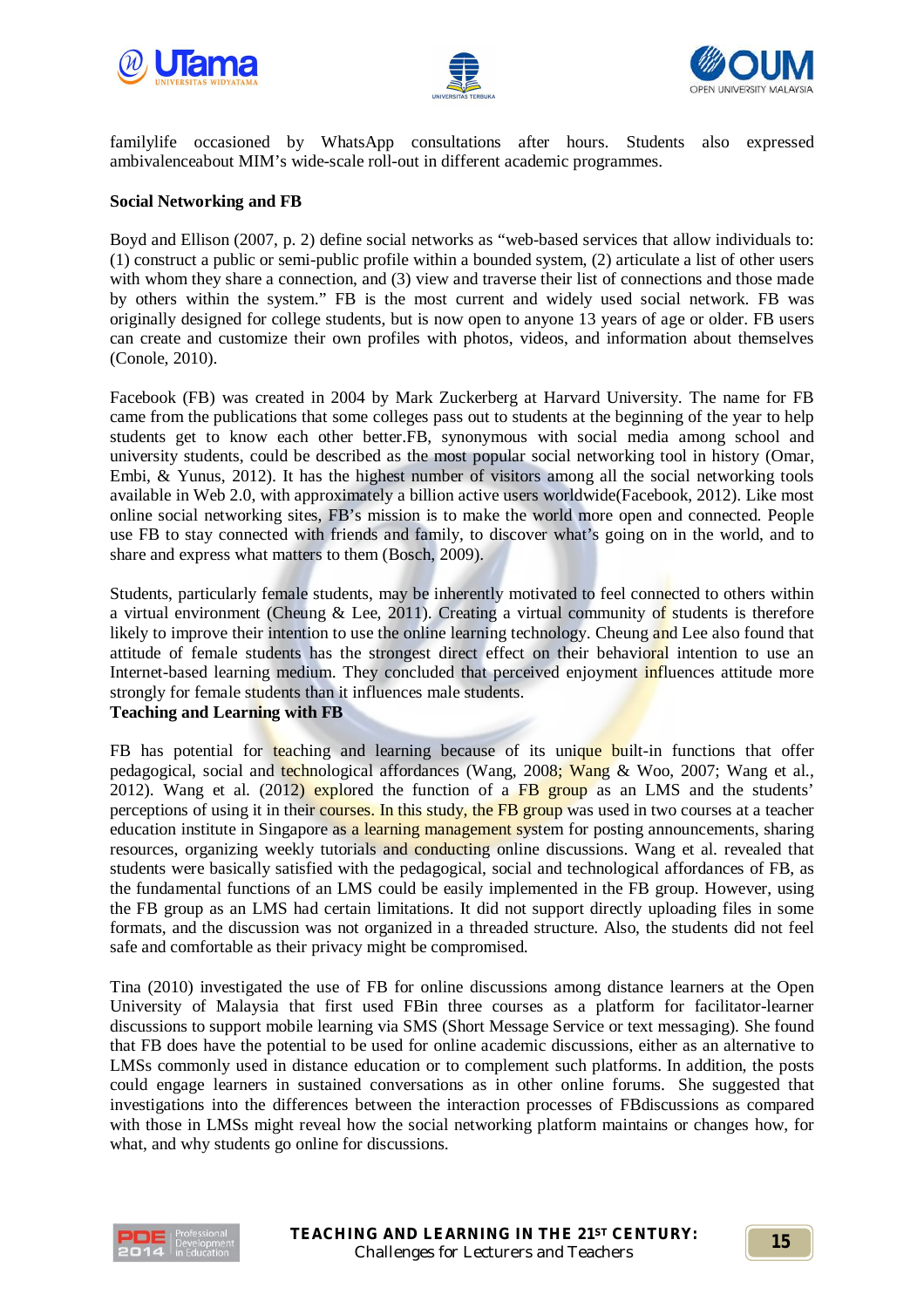





Grainne Conole (2011) investigated English as a Second Language (ESL) learners' participation in an information-sharing task conducted via FB groups and their feedback on the use of FB groups as the platform for the activity. A group of 31 learners taking a communication course at a public university participated in the study. Thematic analysis revealed that the use of FB as a platform for the information-sharing task received very positive feedback from the participants, suggesting that it is a promising virtual tool and environment to promote interaction in English learning. The authors suggested that more activities using FB groups should be assigned for learners to practice and use communicative language. In addition, they recommended promoting awareness of available online tools and modelling effective use of the tools to help enhance learners' online interactions. The findings of Conole's study support the work of Selwyn (2009), who arguedthat FBuse must be seen as being situated within the 'identity politics' of being a student. In particular, FB appears to provide a ready space where the 'role conflict' that students often experience in their relationships with university work, teaching staff, academic conventions, and expectations can be worked through in a relatively closed 'backstage' area.

In summary, these studies show that FBand WA havethe potential:(1) for teaching and learning because of its unique built-in functions that offer pedagogical, social and technological affordances; (2) to be used for online academic discussions, either as an alternative to LMSs commonly used in distance education or to complement such platforms; and (3) to create a promising virtual tool and environment to promote interaction in English learning.

# **Methodology**

The primary methods used for the study were virtual ethnography, online qualitative interviews, and content analysis of 10 UT students' FBand WA profiles. Virtual ethnography is the practice of ethnography, but in a virtual or online setting (Bosch, 2009). Ethnography involves "a holistic description of cultural environment" (Singer, 2009). It entails studying people within their own cultural environment through intensive fieldwork and involves in-depth investigation. The focus of research was on undergraduate students, as they are generally the heaviest FB users (Mazman  $\&$ Usluel,  $2010$ ; Stutzman,  $2008$ ). The researcher contacted the students to ask for permission to do an analysis of their FB pages and to participate in an interview.

The virtual ethnography approach employed in this study identified key markers for further exploration in the online interviews. The population consists of 10 students by selecting two students in their fourth semester, four students in their second semester, and four students in their first semester. The students' contact information was provided by the UT Information Technology department. The data were collected from a threaded online discussion, links postings, friend lists, groups and networks, wall posts, and other asynchronous communication via Whatsapp. Also, several tutors were interviewed informally to validate the findings from the student interviews.

The UT students' FBgroup had been established aboutone year before the start of the study. The process of adaptingFB to provide e-learning support startedabout six months laterthrough aFBgroup created by the students and moderated by senior students. From the very beginning, the students invitedother students to join their FBgroup to access course-related materials, which required the moderator's approval. At the time of the study there were about272 members in the group. The FBgroup's wall mainly provided news about recent topics from online tutorial, some of which were relatedto the various course activities; via the'home'page of FB group, the researcher was also able to learn the status of the students from time to time. The researcher was able to gain access to their FB pages because the moderator invited the researcher to join this FB group. In addition, the group members requested the researcher to accept friend requests from them. The roles of the researcher in this group were as a tutor, a learning materials provider, and a facilitator.

The interview questionnaires were pre-tested with participants to provide information on the acceptability of the language. Pre-testing reduces errors by improving survey questions (Creswell &

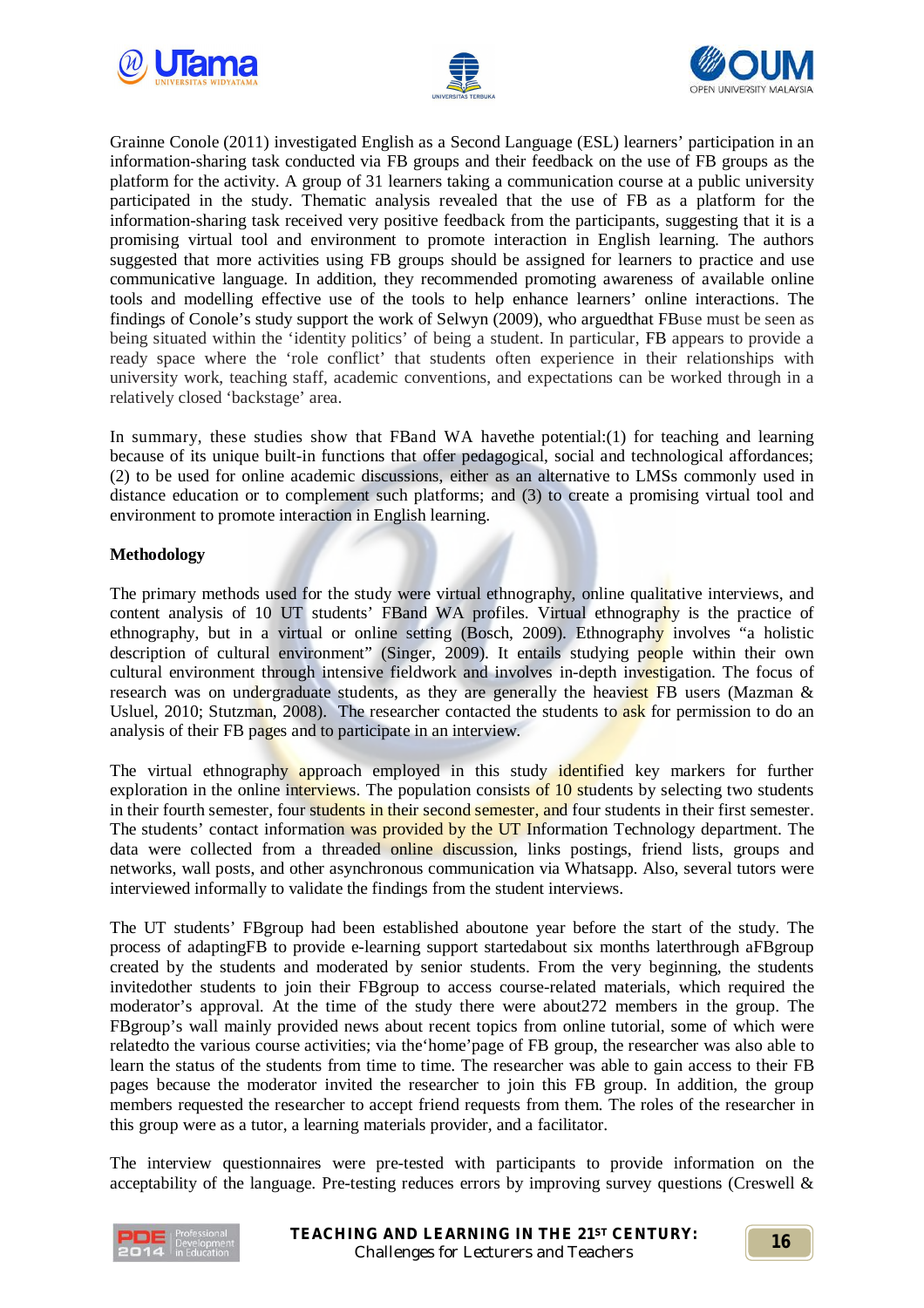





Plano Clark, 2011). In the pre-testing, the researcher noted the time spent and the way in which the questions were received, misunderstandings that occurred, and terms that were not understood. Field testing was conducted after the pre-testing; the field test consisted of a full test of the survey instrument and procedures, including the introduction, explaining the participant's rights based on ethics requirements, consent, conducting the interview, and closing the interview. The final version of interview instrument was used in online interviews using Skype (video conferencing software), and Evaer (audio and video recorder software).

The researcher interviewed the 10 domestic workers for approximately 30 minutes each.The questions covered internet availability, how the students used FB to support online tutorials, how students' social networks on FB related to their educational network in their online tutorials, how students attempted to engage with lecturers using FB,and what potential FB holds for building learning communities in distance education.Specifically, the researcher wished to uncover the characteristics, opinions, perceptions and usage of FB for a group of UT's students.

This study was informed by the notion that participation in a social network site leaves online 'traces' that reveal users' attitudes, social relationships and affiliations in offline networks (Gráinne Conole, 2011a). Text provides the discursive space for the presentation of self to others. The challenge in studying life online can be complicated by the interference of the researcher in the frame of the field, and by the power of the researcher in representing the culture (Markham, 2005). In this case, sites were viewed where access was not controlled by privacy settings. Despite potential ethical challenges, the virtual ethnography was essential to define the field and triangulate the findings from the interviews and surveys. Respondents' confidentiality was guaranteed, as this component of the research was intended to provide an overview of trends, with no specific references to the content on individuals' pages. This study uses the term 'virtual ethnography' quite loosely, and more accurately merely draws on the basic principles of ethnography, with the researcher employing a form of 'lurking' or 'completely unobtrusive observation' (Garcia, Standlee, Bechkoff, & Cui, 2009, p. 58) to gain an understanding of online interaction. In an attempt to counter some of the negatives associated with this methodology, nothing was actually 'harvested' (Sharf, 1999) and no posts or messages from pages viewed are cited in this article.

## **Results and Discussion**

All of the 10 research participants were Indonesian female domestic workers. The participants often updated their status in FB. They would voluntarily share FB information with each other and become online 'friends,' often using the site to replicate classroom networks and to informally share online tutorial-related questions and discussions. It also appeared that many participants did not change their privacy settings, allowing all members of the network to view their current status.

## **Internet Availability**

The main issue surrounding the use of FB at the students' workplace (i.e., their house) was related to time availability, since they were usually allowed to access the Internetonly during break times or after work. Some of the employers restricted or blocked their domestic employees' use of the Internet during work. Although the Internet was not always blocked in their houses, access was discouraged, with clear rules indicating to the employee (i.e., the domestic worker studyingwith UT) that access to the Internet was not allowed. Despite this, nearly all the students surveyed indicated that they accessed the Internet at home after work or during break time, with a smaller percentage indicating that they would only update their status using their mobile phones.

There was very little use of languages other than Indonesian language on students' walls, regardless of race or mother language. All communication was found to be in Indonesian, except posting in their English course group, with students considering this as the obvious choice of language for the medium. Student accessed WhatsApp through either WiFi-enabled networks or private virtual

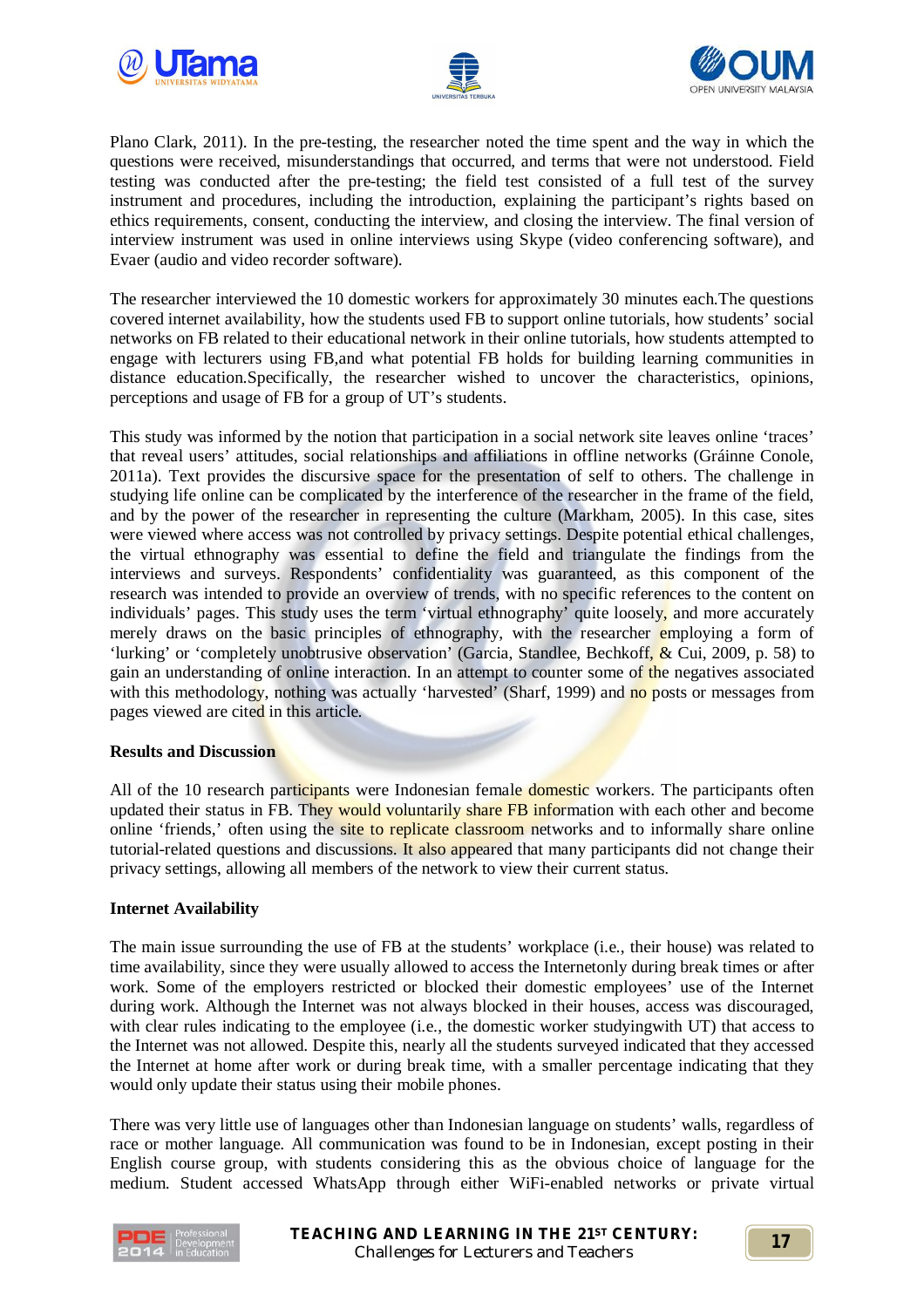





networks.Such mobile connections often provided slower connectivity compared with home networks.Student frustration with slow networked connectivity resonates with variations in thenetworked access to collectively generated resources. Notwithstanding the aforementioned drawbacks,productive device usage was not exclusively network dependent as collaborative learningcommunities and language of discourse were deeply implicated in productive engagements,affecting intensity and persistence of online interaction.

#### **How do students use FBand WA to support online tutorials?**

In general, FB is used by a wide range of students, in terms of race, class and gender. There was no evidence that FB use in this study differed from general Internet usage patterns in Hong Kong, probably because all students have equal access to the Internet via personal computers. However, what was most interesting is that while many students in this study had friends across racial groups, most tended to have friends who were similar to them in terms of race. Students' friends were mostly family and university acquaintances, but many also had friends from primary and secondary school. As a result, the numbers of friends ranged from around 16 to over 800. Students in the study had been registered in FB for periods of one to three years. This research thus supports international studies which show that participation in online networks tends to follow cultural and linguistic lines (Boyd, 2008).

Student use ofFB is quite varied, and one cannot assume that students use online social networking tools in homogenous ways. Generally, several categories of users were noted: some signed up to FB but were not daily active users; some signed up but did not actively participate, even though they often observed on the site, reading information posted by their friends; and some were active users, uploading and downloading information and using a variety of applications on the site, predominantly for social purposes. Within the latter category, there was a further divide between those who usedFB for social purposes only, and those who also usedFB for some kind of academic conversations, though these were usually linked to classes in which this type of participation was a course requirement. Another category of user was defined by those who did not use the site for much other than keeping friends abreast of their activities by frequently updating their status messages. Students updated their status frequently, particularly before and after a weekend, because they usually had one day off every week on Sunday.

The UT students in this study regardedFBas an academic support. It was noted that first-year students who joined UT in Hong Kong immediately signed up to join the English group in FB. UT students usedFB for social networking, seeking support from peers, community building in a virtual class, and the students' notice board. This finding is consistent withresearch by Bosch (2009) and Tina (2010), who found that FB for social networking worked as a complement to online courses. It also confirms comments bySelwyn (2009)related to student management of identity and role conflicts.One of the student comments: "The peers' answers seemed to work quite well, my own feedback was interesting and informative, hopefully the feedback I gave was useful". One student described how she had to be strategic in her selection of activities when she was offered five different discussion boards in FB group from which to choose. She chose one of them and stuck with it, stating that many students had done the same and that she had seen the same names coming up again day after day. She found the discussion to be very stimulating and she was surprised at how much she enjoyed reading other peer's ideas in spite of the range of skill level.

WhatsApp-mediated learning's support for multiple access to learning resources impactedstudents' ability to engage with peers and the tutor synchronously. Smartphone' personalisationand adaptation to different contexts ensured persistent supply of texts, information andlearning resources, which enabled networked learning and multiple peer-based feedback. Theinformal, convenient context for instantaneous sharing of vital academic information activatedby the "porting" of learning resources across different spaces extended learning times and augmentedtraditional consultation spaces.

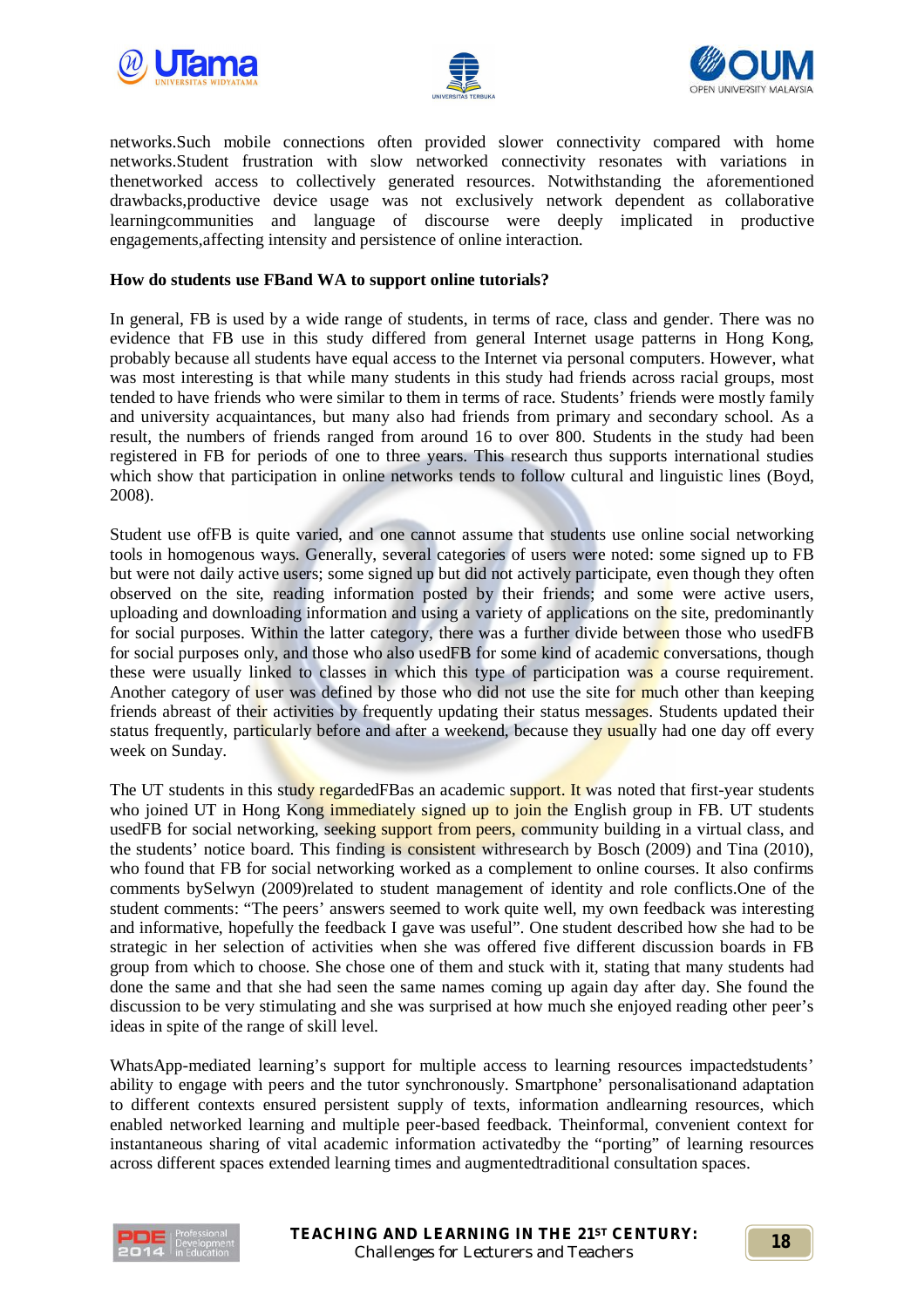





WhatsApp's affordances for asynchronous communication also directly impacted studentparticipation. The retrievability of messages posted when students were offline, outside networkcoverage or when their devices were switched off implied that they could participate any timeirrespective of context. Multiple interaction modes and diverse temporal times widened opportunitiesfor student involvement without missing conversation flows.

Students believed thatWhatsApp discussion forumsallowed them to reflect "deeply" on questions and queries before giving their opinions. This ispotentially attributable to forums' asynchronous nature that mitigated the pressure of instant,spontaneous responses immanent in lecture interactions(Rambe & Bere, 2013).

## **How do students' social networks on FB relate to their educational network in their online tutorials?**

Students in this study used FB in ways that are consistent with its wider use at UT. FB is widely used by the UT community for connecting members of student societies, student groups, lecturers and administrators. Many of the FB groups we observed appeared to serve the purpose of community building, keeping members of specific academic programmes in touch with one another via the website or sharing information among people who met in 'real world' environments. One example of student community building on FBwas an online group set up to provide administrative and academic support to students. This group provided help and support for students who had problems in administrative and academic areas. Many others appeared to be centred on academic progress, with postings phrased along the lines of 'I am done with task one.' Clearly, FB fosters micro-communities of people who share interests or participate in similar activities, and the question is whether this kind of effective social networking might be similarly extended from the personal, into the realm of the academic.

Another use of FB at UT is the student notice board, with a range of groups set up during the academic semester. Some of these groups merely provide general information on issues such as first registration, end of registration, and how to register. A third form of social connectivity is group membership, with groups listed as being very important to students. All interviewees stated that they belonged to several groups. While the numbers of groups varied, most students observed in the study were members of at least four active groups, with some indicating membership in over 30 groups.

Students in this study adopted and used FB because their significant referents, such as friends or classmates encouraged more online interaction. For instance, classmates made use of online chat rooms and online discussion forums of the FB to foster their peers' collaboration and create a sense of community. Generally, the most common usefor FB is socialising – sharing information about group meetings and social events, sharing photographs and other images, music and videos, and keeping in touch in daily work. According to Ellison, Steinfield, and Lampe (2007), friendships in virtual worlds often begin offline and then migrate to the online space. However, this is not the case in modern social networks as friendship practices on social network sites are not simply an extension of offline friendships(Boyd, 2006).

## **How are students attempting to engage with lecturers using FB and WA?**

While UT's students were in general familiar with FB, few lecturers were registered on the network, and many of them were not active in FB. This raises several issues within the context of teaching and learning. One student, for example, responded that it was difficult to 'talk' to teachers whom she saw daily on FB. Teachers always rejected the invitation from students to be friend or group members, even if the student needed to communicate something important to them. Students assumed that the teachers routinely ignored friend requests from their students in order to keep personal information on their profiles private from students, and those teachers preferred to use the online tutorial to interact

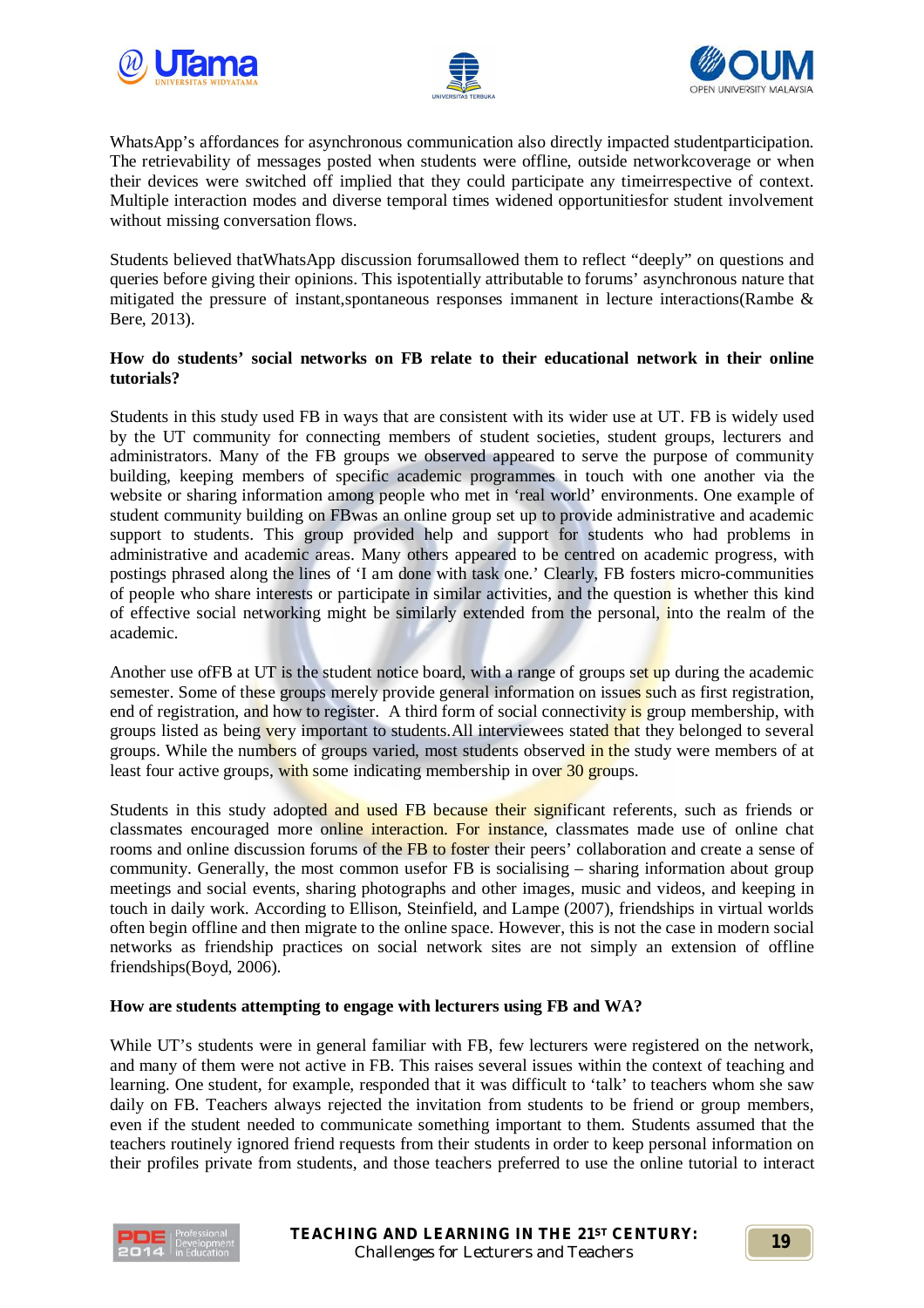





with students. Stutzman (2008) noted that establishing FB relationships with students is risky. This may affect the perceptions students and lecturers have of each other.

Although it was found that lecturers are unwilling to 'friend' students, students clearly stated that they would accept friend requests from lecturers. According to Boyd (2006), the concept of 'friending' on online social sites is more about the performance of online identities and the formation of communities than about 'friendship' in the offline environment. But this study revealed that despite this understanding of friendship, UT students interpreted the display of social connections as revealing information about their own identities (Donath & Boyd, 2004). Perhaps the most important thing about FB groups and WA is the potential for students to engage with one another. Since they are already in touch via social connectionsthis may be useful for generating peer review of their online work. In most online tutorial, student questions to the instructor are usually not answered immediately. In order to get answer quickly, the students post their question in FB groups, so their peers can respon it immediately. If the answers have been answered correctly and satisfactorily, they confirm it to tutor via thread in online tutorial. This thread can be followed by other students who do not join the FB group.

#### **What potential does FB and WA hold for building learning communities in distance education?**

One common theme that was derived from the interviews was the development of learning communities using FB groups. FB's group tool provides opportunities for students to form groups in which they can support each other. These findings are consistent with studies by Koschmann (1994), Lao and Gonzales (2005), Tharp and Gallimore (1988), andWells and Chang-Wells (1992) that indicated that the Internet provides learning experiences and a place to build upon knowledge within a learning community. Online learning is a rich environment where learner-centered instructional techniques show opportunities for significant developments and offer new ways to learn, research, work and socialize (Bonk & King, 1998; Gráinne Conole, 2011b).

UT students who were engaged in academic FB English groups actively participated in them and welcomed the use of the online social networking tool for academic, in addition to social, purposes. In most cases FB was reported as being useful. Students reflected that they were already spending much time on FB, and theywere able to check class-related material while at the same time engaging in personal communication. In general, students who used FB for various academic purposes, from the informal to the more formal mandatory participation, listed a range of benefits. Primarily, students said that their FB friends helped them to identify and find learning material on the Internet, and to answer questions about tasks in online tutorials (e.g., due dates, assignment details). Students also often used FB during weekends or break time for connecting with others to prepare face-to-face tutorials and to share lecture and study notes.

Respondents talked about how FB allowed them to learn from junior and senior students whom they had not yet meet in person. It also allowed them to network with groups that had similar academic interests, even if they were in different semesters/classes. The main benefit was being able to access different learning materials instantly in an informal and ubiquitous environment.

One participant felt that FB allowed students to ask questions that they might not feel comfortable asking in a formal online tutorial, as there is a relative higher degree of anonymity in the absence of asynchronous interaction. In response to informal questioning, some online tutors indicated that tasks/discussions were more effective because student queries had already been dealt with via the FB's group. Students used the FBgroup to indicate which areas of the particular material to cover or discuss, and then moved to the online tutorial LMS to answer the questions or tasks.

In many cases this kind of interaction was transferred to real face-to-face tutorial settings, as students felt their colleagues were more approachable after interacting with them online. In some ways FB could be perceived as a shared space–not controlled by them individually, but controlled by all together – thus breaking down the traditional power hierarchies among students. For example, there is no rule that the older control the younger. However, some experienced or smarter students often gave

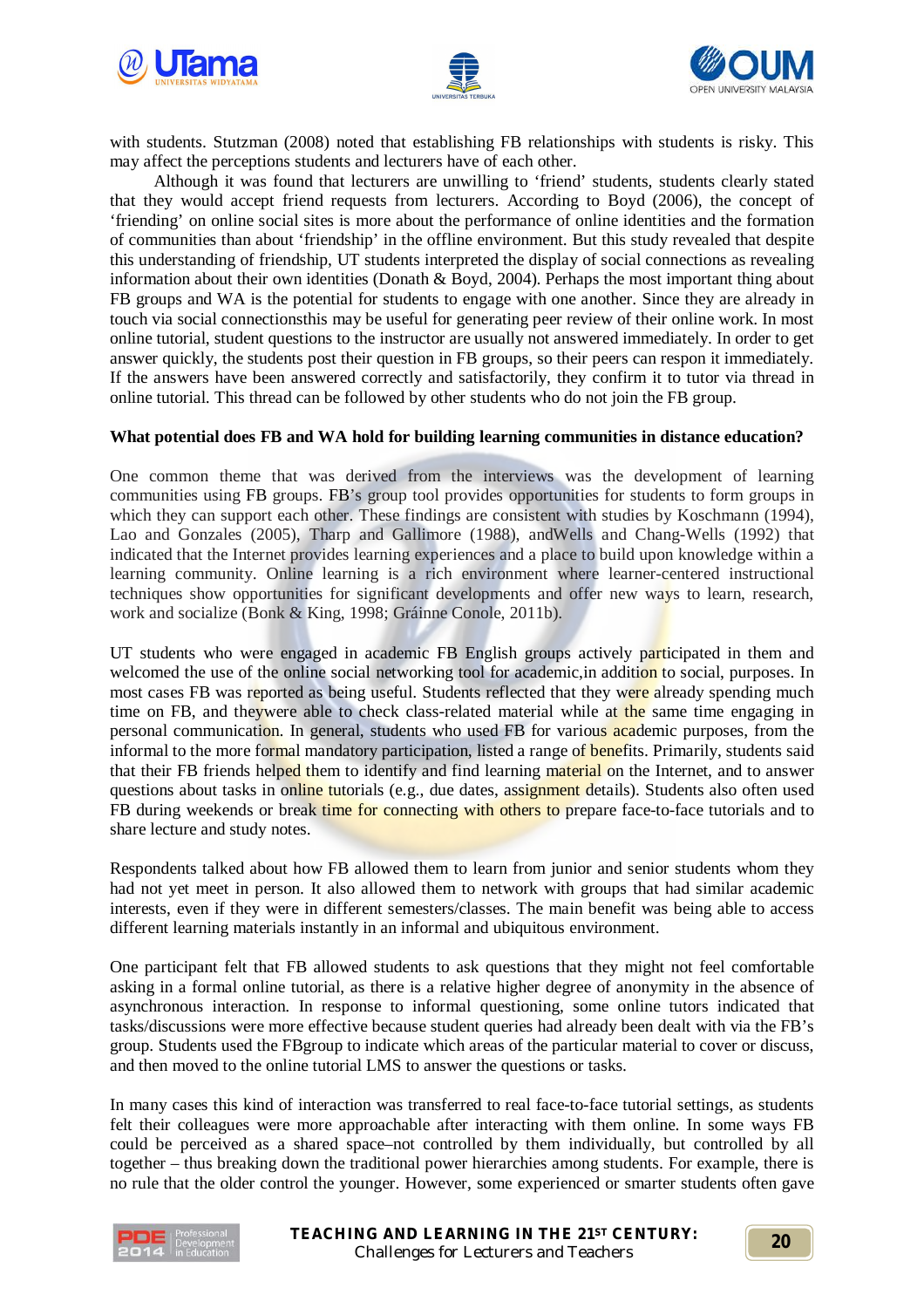





more comments in the group. This mechanism of community control could be positive; for example, if key people were absent from a group discussion, other students would assume their roles.

Each group had an administrator to manage the group; her primary task was to invite and approve group members, and then to provide links to learning materials. The secondary role of the administrator could be replaced by other members who have similar capabilities. In the process of course design and implementation, the administrator felt that it was easy to set up a FB group and have enough control. The administrator as a creator of a FB group could enroll or remove members easily. However, the administrator noted that it was quite troublesome to add learning materials because it involved uploading files with the 'Add File' menu, then putting the links into FB or pasting themdirectly into the group's wall. Also, FB does not support the direct uploading of some file formats. The administratorreported that moderating online discussions in the FB group was easy and that the topics of discussion were based on the topics in the online tutorial. These findings are similar to those of Wang et al. (2012), who used theFB group as a LMS. However, these authors noted that FBhad certain constraints; for example, it does not support the upload of some file formats, and discussions are not organized in a meaningful structure.

The student–tutor dialogic interactions involved the sharing of experiences, social practices and communicativerepertoires, thus fostering a community of practice and learner-centred teaching approaches. For students, transformative learning played out in their criticalengagement with learning resources. Students are suggestingWhatsApp's forums'potential to foster "bridging spaces"-the space for connect differences linked to interactants' interests, skillsandcapabilities.

#### **Conclusions**

A FB group has the potential to be used as an online tutorial complement. It has pedagogical, social and technological affordances, which allow putting up announcements, sharing ideas and resources, and implementing online discussions. Using a FB group as an informal learning environment, however, has certain constraints. The strong social connectivity of FB is not a risk-free friending network. Although it risks compromising their privacy, it does enable students to easily communicate and interact with peers. For effective use of a FB group to complement an online tutorial, many other factors such as participation of tutors and the role of FB group administrators must be successfully addressed.

There are two benefits of Whatsapp for distance learning: mobile learning and context free access to learningresources. Student appropriation of WhatsApp-enabled phones for lecturer–student and peerbasedconsultations leveraged their participation as they redressed poorconnectivity via institutionalnetworks. Device portability coupled with affordances foranywhere anytime access toinformation and learning resources redressed the constraintsdistance, space and temporal timesin access to resources.

Educating adults of the Net Generation will continue to produce challenges for teachers. The challenges should be viewed as opportunities to learn and to help students move forward in a constantly changing society. Educators should themselves embrace technology, provide active learning, change and develop new methodologies for motivating and training Net Gen students.

The results of this research point to a need for the better utilization of Facebook and WA in online tutorial and the need for UT that choose to "embrace" the increasing popularity of social media to implement tools that better ensure informal learning process.

## **REFERENCES**

Al-Busaidi, K. A., & Al-Shihi, H. (2012). Key factors to instructors' satisfaction of learning management systems in blended learning. *Journal of Computing in Higher Education, 24*(1), 18-39. doi: 10.1007/s12528-011-9051-x

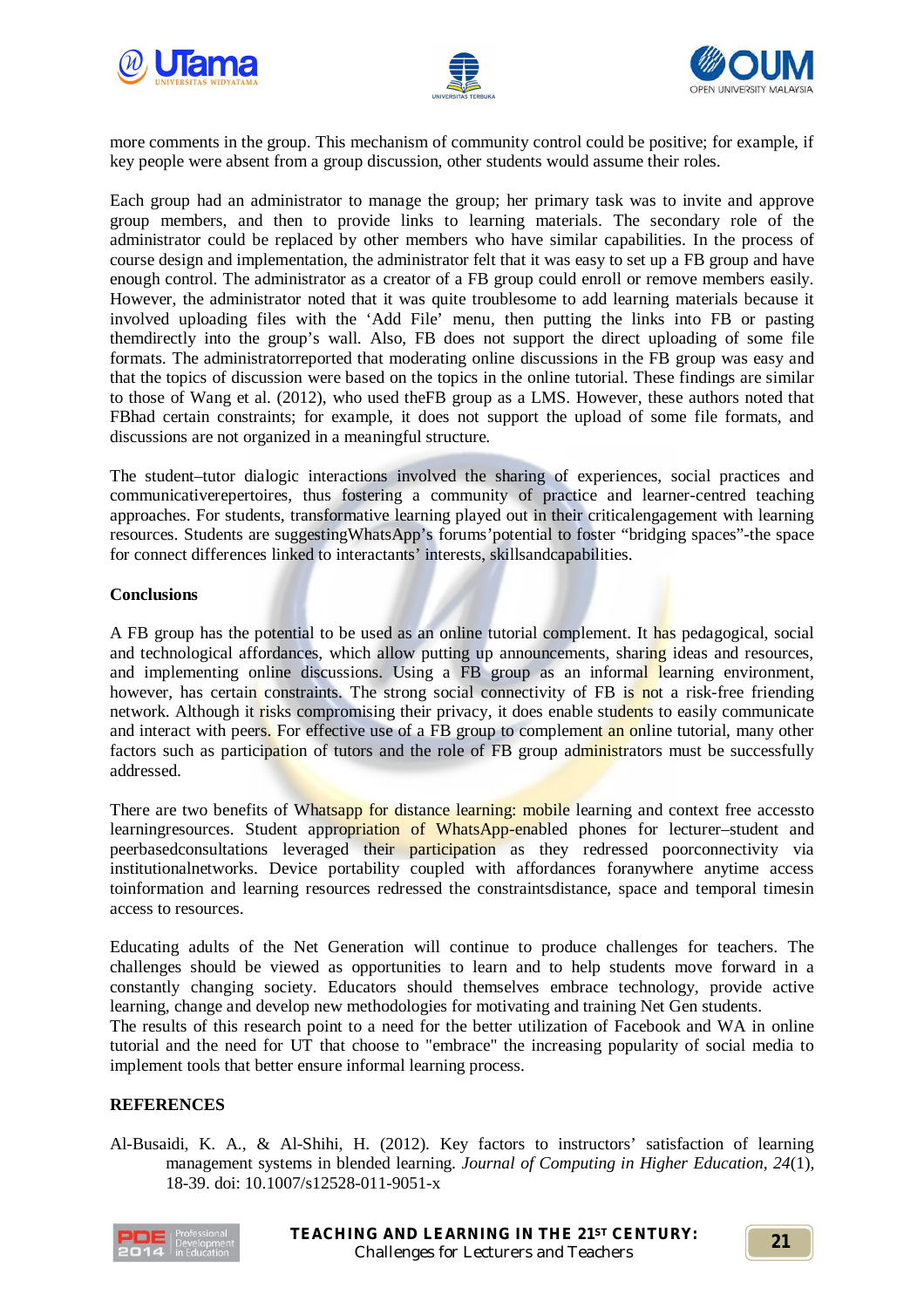





- Askov, E., & Bixler, B. (1998). Transforming adult literacy instruction through computer-assisted instruction. In D. Reinking, M. McKenna, L. Labbo & R. Kieffer (Eds.), *Handbook of literacy and technology: transformations in a post-typographic world* (pp. 167-184). Mahwah, N.J: L. Erlbaum Associates.
- Beldarrain, Y. (2006). Distance education trends: Integrating new technologies to foster student interaction and collaboration. *Distance Education, 27*(2), 139-153.
- Bhojwani, E. N. (2000). Domestic helpers and the care of English speaking special needs children in Hong Kong Retrieved September 26, 2012, from http://hub.hku.hk/handle/10722/36958
- Bicen, H., & Cavus, N. (2011). Social network sites usage habits of undergraduate students: case study of Facebook. *Procedia - Social and Behavioral Sciences, 28*(Journal Article), 943-947. doi: 10.1016/j.sbspro.2011.11.174
- Black, E. W., Beck, D., Dawson, K., Jinks, S., & DiPietro, M. (2007). The other side of the LMS: Considering implementation and use in the adoption of an LMS in online and blended learning environments. *TechTrends, 51*(2), 35-39. doi: 10.1007/s11528-007-0024-x
- Bonk, C. J., & King, K. S. (1998). *Electronic collaborators: learner-centered technologies for literacy, apprenticeship, and discourse*. Mahwah, N.J: L. Erlbuam Associates.
- Bosch, T. E. (2009). Using online social networking for teaching and learning: Facebook use at the University of Cape Town. *Communicatio, 35*(2), 185-200. doi: 10.1080/02500160903250648
- Boyd, D. (2006). Friends, friendsters, and top 8: Writing community into being on social network sites Retrieved September 27, 2012, from http://www.firstmonday.org/htbin/cgiwrap/bin/ojs/index.php/fm/article/view/1418/1336
- Boyd, D. (2008). Facebook's privacy trainwreck: Exposure, invasion, and social convergence. *Convergence, 14*(1), 13-20. doi: 10.1177/1354856507084416
- Boyd, D., & Ellison, N. B. (2007). Social network sites: Definition, history, and scholarship. *Journal of Computer-Mediated Communication, 13*(1), 210-230. doi: 10.1111/j.1083- 6101.2007.00393.x
- Castells, M. (2007). *Mobile communication and society: A global perspective*. Cambridge, Mass. : The MIT Press.
- Cavus, N. (2007). Assessing the success rate of students using a learning management system together with a collaborative tool in web-based teaching of programming languages. *Journal of Educational Computing Research, 36*(3), 301-321. doi: 10.2190/t728-g676-4n18-6871
- Chang, C. L. (2008). *Faculty perceptions and utilization of a Learning Management System in higher*  education. Ph.D. 3319031, Ohio University, United States -- Ohio. Retrieved from http://proxy.lib.sfu.ca/login?url=http://search.proquest.com/docview/304488376?accountid=1 3800 ProQuest Dissertations & Theses (PQDT) database.
- Cheung, C. M. K., & Lee, M. K. O. (2011). Exploring the gender differences in student acceptance of an internet-based learning medium. In T. Teo (Ed.), *Technology Acceptance in Education: Research and Issues* (pp. 183-199). Rotterdam: Sense.
- Chowdhury, R. (2012). Evolution of mobile phones: 1995 2012 Retrieved May 19, 2014, from http://www.hongkiat.com/blog/evolution-of-mobile-phones/
- Christopher, M. M., Thomas, J. A., & Tallent-Runnels, M. K. (2004). Raising the bar: Encouraging high level thinking in online discussion forums. *Roeper Review, 26*(3), 166.
- Coates, H., James, R., & Baldwin, G. (2005). A critical examination of the effects of learning management systems on university teaching and learning. *Tertiary Education and Management, 11*(1), 19-36.
- Conole, G. (2010). Facilitating New Forms of Discourse for Learning and Teaching: Harnessing the Power of Web 2.0 Practices. *Open Learning, 25*(2), 141-151. doi: 10.1080/02680511003787438
- Conole, G. (2011). Editorial. *Research in Learning Technology 9*(3). doi: 10.3402/rlt.v9i3.12032
- Conole, G. (2011a). The evolving landscape of learning technology. *Research in Learning Technology 10*(3). doi: 10.3402/rlt.v10i3.11407
- Conole, G. (2011b). What constitutes good research in e-learning—are there lessons we can draw from the Research Assessment Exercise? *Research in Learning Technology 15*(3). doi: 10.3402/rlt.v15i3.10929

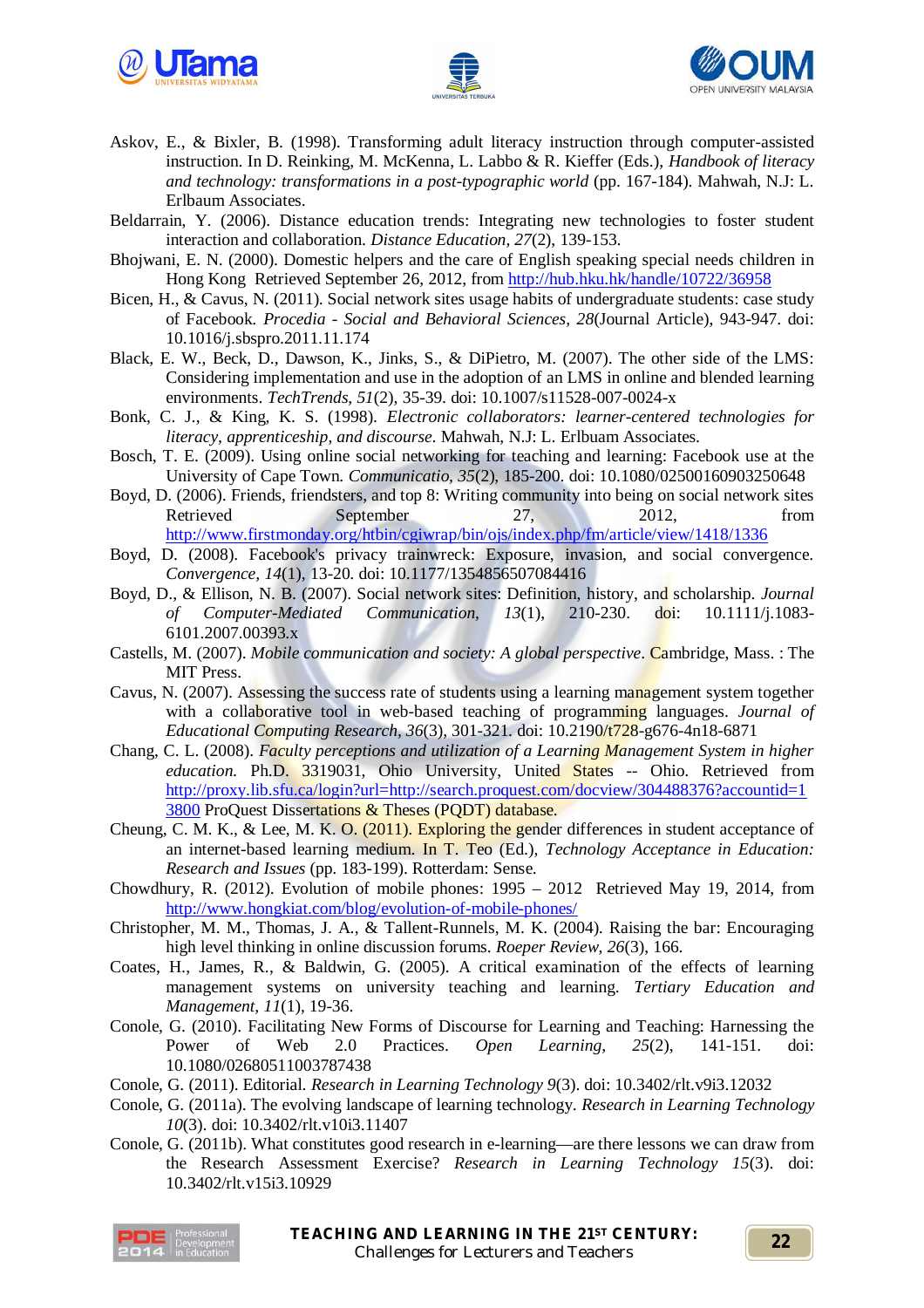





- Creswell, J. W., & Plano Clark, V. L. (2011). *Designing and conducting mixed methods research*. Los Angeles: SAGE Publications.
- Donath, J., & Boyd, D. (2004). Public displays of connection. *BT Technology Journal, 22*(4), 71-82. doi: 10.1023/B:BTTJ.0000047585.06264.cc
- Ellison, N. B., Steinfield, C., & Lampe, C. (2007). The benefits of facebook "friends:" Social capital and college students' use of online social network sites. *Journal of Computer-Mediated Communication, 12*(4), 1143-1168. doi: 10.1111/j.1083-6101.2007.00367.x
- Evans, T. (1995). Globalisation, post‐Fordism and open and distance education. *Distance Education, 16*(2), 256-269. doi: 10.1080/0158791950160207<br>k. (2012). Facebook Statistics Retrieved
- Facebook. (2012). Facebook Statistics Retrieved September 24, 2012, from http://newsroom.fb.com/content/default.aspx?NewsAreaId=22
- Falvo, D. A., & Johnson, B. F. (2007). The use of learning management systems in the United States. *TechTrends, 51*(2), 40-45. doi: 10.1007/s11528-007-0025-9
- Garcia, A. C., Standlee, A. I., Bechkoff, J., & Cui, Y. (2009). Ethnographic approaches to the internet and computer-mediated communication. *Journal of Contemporary Ethnography, 38*(1), 52-84. doi: 10.1177/0891241607310839
- Georgouli, K., Skalkidis, I., & Guerreiro, P. (2008). A framework for adopting LMS to introduce elearning in a traditional course. *Educational Technology & Society, 11*(2), 227.
- Gunga, S. O., & Ricketts, I. W. (2008). The prospects for e-learning revolution in education: A philosophical analysis. *Educational Philosophy and Theory, 40*(2), 294-314. doi: 10.1111/j.1469-5812.2007.00332.x
- Hew, K. F. (2011). Students' and teachers' use of Facebook. *Computers in Human Behavior, 27*(2), 662-676. doi: 10.1016/j.chb.2010.11.020
- Jadhav, D., Bhutkar, G., & Mehta, V. (2013). *Usability evaluation of messenger applications for Android phones using cognitive walkthrough*.
- Jeff, F., & Zane, L. B. (2008). Training Generation N: how educators should approach the Net Generation. *Education + Training, 50*(6), 457-464. doi: 10.1108/00400910810901782
- Jodi, P., & Christie, B. (2011). Learning through Facebook: A Potential Tool for Educators. *Delta Kappa Gamma Bulletin, 78*(1), 38.
- Koschmann, T. D. (1994). Toward a theory of computer support for collaborative learning. *Journal of the Learning Sciences, 3*(3), 219-225. doi: 10.1207/s15327809jls0303\_1
- Lao, T., & Gonzales, C. (2005). Understanding Online Learning through a Qualitative Description of Professors and Students' Experiences. *Journal of Technology and Teacher Education, 13*(3), 459-474.
- Lorenzetti, J. (2009). Web 2.0 and course management systems. *Distance Education Report, 13*(5), 1- 2.
- Ludlow, B. L., & Duff, M. C. (2009). Evolution of distance education at West Virginia University: Past accomplishments, present activities, and future plans. *Rural Special Education Quarterly, 28*(3), 9.
- Luschei, T., Dimyati, S., & Padmo, D. (2008). Maintaining e-learning while transitioning to online instruction: the case of the Open University of Indonesia. *Distance Education, 29*(2), 165-174. doi: 10.1080/01587910802154962
- Markham, A. (2005). The Methods, politics, and ethics of representation in online ethnography. In N. K. Denzin & Y. S. Lincoln (Eds.), *The SAGE handbook of qualitative research*. Thousand Oaks: Sage Publications.
- Mazman, S. G., & Usluel, Y. K. (2010). Modeling educational usage of Facebook. *Computers & Education, 55*(2), 444-453. doi: 10.1016/j.compedu.2010.02.008
- Moffett, D. W., Claxton, M. S., Jordan, S. L., Mercer, P. P., & Reid, B. K. (2007). *Applying asynchronous solutions to the multi-tasking realities of a teacher education faculty unit: Case study.* Paper presented at the the annual meeting of the Georgia Association of Teacher Educators, Savannah, GA.
- Newman, J. M. (2007). *The effects of synchronous voice and video tools on acceptance of online communications by students in undergraduate technology courses.* Ph.D. 3276959, University of Nevada, Reno, United States -- Nevada. Retrieved from